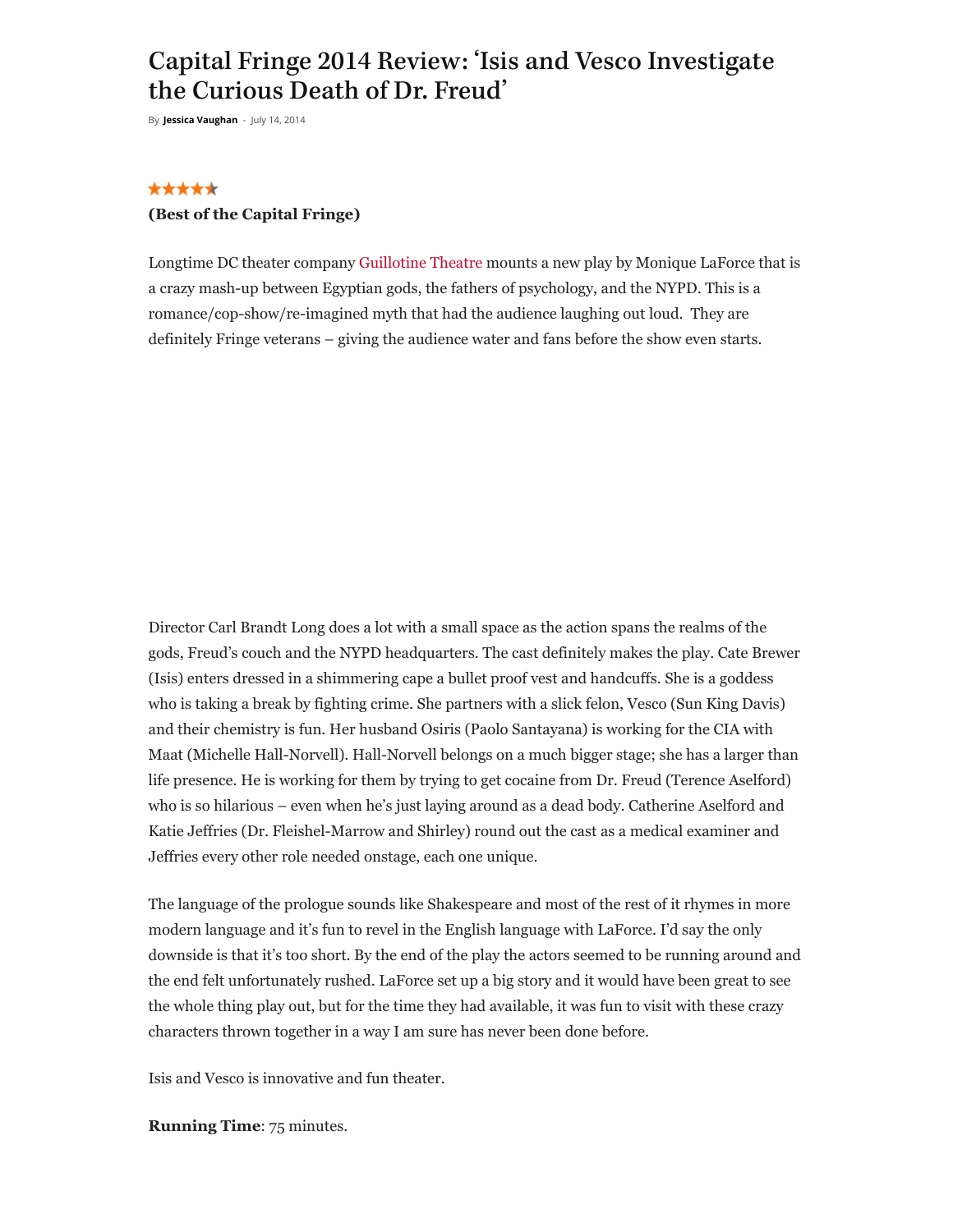*Isis and Vesco Investigate the Curious Death of Dr. Freud* plays through July 26, 2014 at Redrum – 612 L Street in Washington, D.C. For performance times and to purchase tickets, visit their Capital [Fringe page.](https://www.capitalfringe.org/festival-2014/shows/371-isis-vesco-investigate-the-curious-death-of-dr-freud)

### **LINK**

[Preview article on DCMTA.](https://dcmetrotheaterarts.com/2014/06/29/capital-fringe-2014-preview-isis-vesco-investigate-curious-death-dr-freud-catherine-aselford/)

#### **[Jessica Vaughan](https://dcmetrotheaterarts.com/author/jess-vaughan/)**

Jessica Vaughan hails from Boulder, Colorado and the University thereof. She has a degree in English and creative writing, though she's dabbled in theater her entire life She moved to DC the week of Snowmageddon and promptly camped out in the Kennedy Center. By day she works for a national non-profit and as a freelance writer specializing in newsletters for small businesses and by night she spends her time Irish dancing and discovering the obscure corners of the DC theater scene, which she was thrilled to discover is every bit as awesome as New York or London (without the skyscrapers and incessant honking).

## FOLLOW US ON INSTAGRAM **[@DCMETROTHEATERARTS](https://www.instagram.com/dcmetrotheaterarts)**